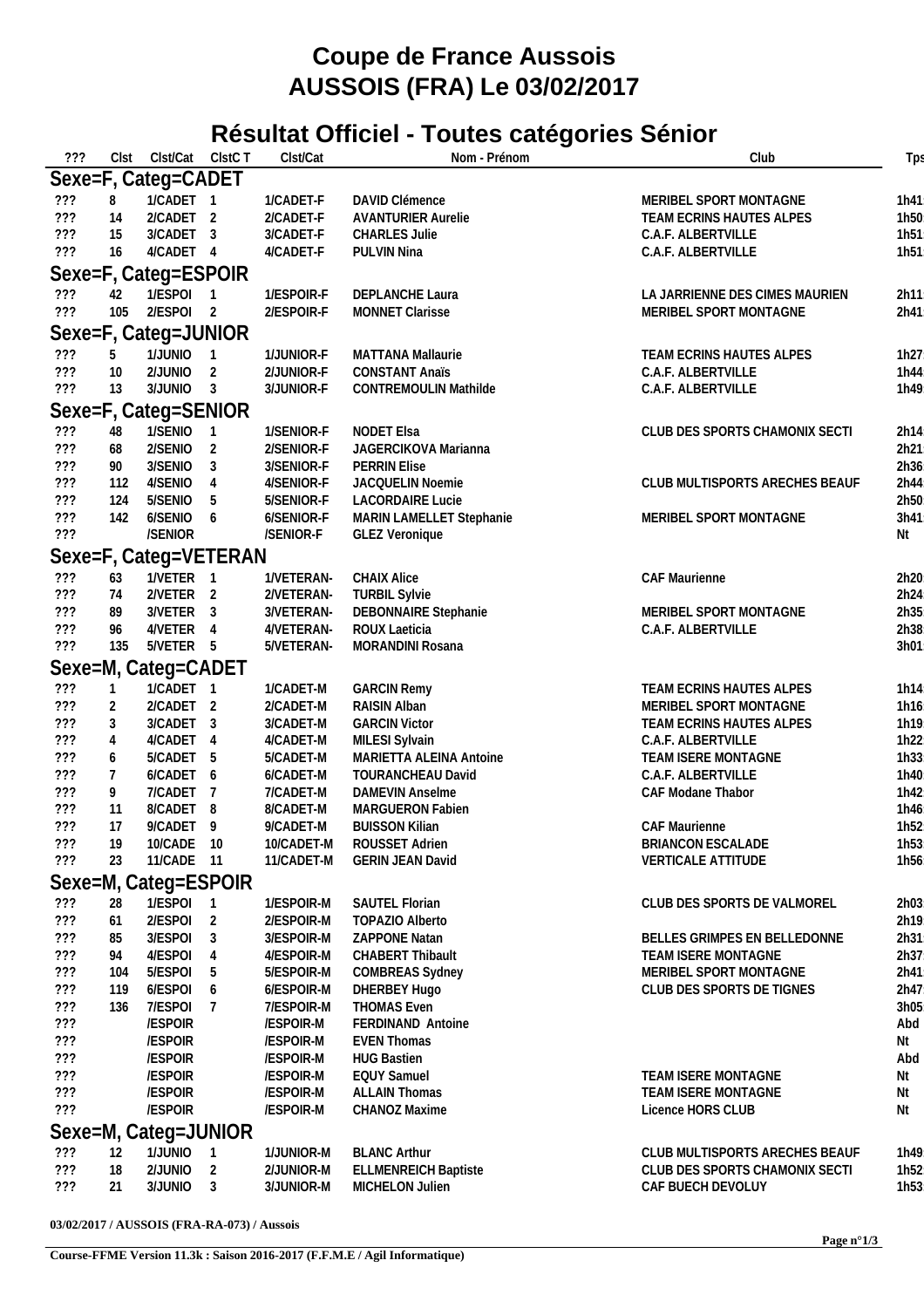| $\overline{???}$<br>???<br>777<br>777<br>777<br>777<br>777<br>777<br>777<br>777<br>777<br>777<br>???<br>???<br>??? | 25<br>38<br>46<br>49<br>50<br>53<br>54<br>69<br>78<br>91 | 4/JUNIO<br>5/JUNIO<br>6/JUNIO<br>7/JUNIO<br>8/JUNIO<br>9/JUNIO<br>10/JUNI<br>11/JUNI | $\overline{4}$<br>5<br>6<br>7<br>8 | 4/JUNIOR-M<br>5/JUNIOR-M<br>6/JUNIOR-M<br>7/JUNIOR-M | <b>CHARLES Clément</b><br>CARCEY COLLET Hugo<br><b>BOUCHER Romain</b><br><b>GONTHARET Hugo</b> | C.A.F. ALBERTVILLE<br>C.A.F. ALBERTVILLE<br>TEAM ISERE MONTAGNE |
|--------------------------------------------------------------------------------------------------------------------|----------------------------------------------------------|--------------------------------------------------------------------------------------|------------------------------------|------------------------------------------------------|------------------------------------------------------------------------------------------------|-----------------------------------------------------------------|
|                                                                                                                    |                                                          |                                                                                      |                                    |                                                      |                                                                                                |                                                                 |
|                                                                                                                    |                                                          |                                                                                      |                                    |                                                      |                                                                                                |                                                                 |
|                                                                                                                    |                                                          |                                                                                      |                                    |                                                      |                                                                                                |                                                                 |
|                                                                                                                    |                                                          |                                                                                      |                                    |                                                      |                                                                                                | HAUTE TARENTAISE MONTAGNE SPOR                                  |
|                                                                                                                    |                                                          |                                                                                      |                                    |                                                      | SILVESTRE Killian                                                                              | HAUTE TARENTAISE MONTAGNE SPOR                                  |
|                                                                                                                    |                                                          |                                                                                      |                                    | 8/JUNIOR-M<br>9/JUNIOR-M                             | <b>FLAMMIER Bastien</b>                                                                        | LA JARRIENNE DES CIMES MAURIEN                                  |
|                                                                                                                    |                                                          |                                                                                      | 9                                  |                                                      |                                                                                                |                                                                 |
|                                                                                                                    |                                                          |                                                                                      | 10                                 | 10/JUNIOR-M                                          | <b>ARNAUD Mathis</b>                                                                           |                                                                 |
|                                                                                                                    |                                                          |                                                                                      | 11                                 | 11/JUNIOR-M                                          | <b>LEUNIS Theo</b>                                                                             | ETOILE SPORTIVE DU CORMET                                       |
|                                                                                                                    |                                                          | 12/JUNI                                                                              | 12                                 | 12/JUNIOR-M                                          | CIFERMAN Estéban                                                                               | C.A.F. ALBERTVILLE                                              |
|                                                                                                                    |                                                          | 13/JUNI                                                                              | 13                                 | 13/JUNIOR-M                                          | <b>DUNAND Maxime</b>                                                                           | C.A.F. ALBERTVILLE                                              |
|                                                                                                                    |                                                          | /JUNIOR                                                                              |                                    | /JUNIOR-M                                            | ALLEMOZ Theo                                                                                   | C.A.F. ALBERTVILLE                                              |
|                                                                                                                    |                                                          | /JUNIOR                                                                              |                                    | /JUNIOR-M                                            | <b>DULAC Quentin</b>                                                                           |                                                                 |
|                                                                                                                    |                                                          | /JUNIOR                                                                              |                                    | /JUNIOR-M                                            | <b>CORNUS Samuel</b>                                                                           | TEAM ISERE MONTAGNE                                             |
|                                                                                                                    |                                                          | /JUNIOR                                                                              |                                    |                                                      |                                                                                                |                                                                 |
|                                                                                                                    |                                                          |                                                                                      |                                    | /JUNIOR-M                                            | FRIONNET Jean                                                                                  | CAF CHAMBERY                                                    |
|                                                                                                                    |                                                          | /JUNIOR                                                                              |                                    | /JUNIOR-M                                            | <b>FAVRE Baptiste</b>                                                                          | CAF Modane Thabor                                               |
|                                                                                                                    |                                                          | Sexe=M, Categ=SENIOR                                                                 |                                    |                                                      |                                                                                                |                                                                 |
| 777                                                                                                                | 20                                                       | 1/SENIO                                                                              | $\overline{1}$                     | 1/SENIOR-M                                           | BARAZZUOL Filippo                                                                              |                                                                 |
| 777                                                                                                                | 22                                                       | 2/SENIO                                                                              | 2                                  | 2/SENIOR-M                                           | <b>SERT Yoann</b>                                                                              | HAUTE TARENTAISE MONTAGNE SPOR                                  |
|                                                                                                                    |                                                          |                                                                                      |                                    |                                                      |                                                                                                |                                                                 |
| 777                                                                                                                | 24                                                       | 3/SENIO                                                                              | 3                                  | 3/SENIOR-M                                           | <b>BOCHET Emilien</b>                                                                          | CLUB MULTISPORTS ARECHES BEAUF                                  |
| 777                                                                                                                | 26                                                       | 4/SENIO                                                                              | 4                                  | 4/SENIOR-M                                           | <b>FLEURY Bastien</b>                                                                          |                                                                 |
| 777                                                                                                                | 27                                                       | 5/SENIO                                                                              | 5                                  | 5/SENIOR-M                                           | <b>BLANC Steven</b>                                                                            | LA JARRIENNE DES CIMES MAURIEN                                  |
| 777                                                                                                                | 29                                                       | 6/SENIO                                                                              | 6                                  | 6/SENIOR-M                                           | <b>PERRIN Frederic</b>                                                                         |                                                                 |
| 777                                                                                                                | $30\,$                                                   | 7/SENIO                                                                              | 7                                  | 7/SENIOR-M                                           | ROCHAIX Leo                                                                                    | CLUB MULTISPORTS ARECHES BEAUF                                  |
| $?$ ??                                                                                                             | 31                                                       | 8/SENIO                                                                              | 8                                  | 8/SENIOR-M                                           | POQUET Julien                                                                                  | C.S. VAL ISERE                                                  |
| ???                                                                                                                | 32                                                       | 9/SENIO                                                                              |                                    | 9/SENIOR-M                                           | FRAISSARD Anthony                                                                              | CLUB DES SPORTS DE VALMOREL                                     |
|                                                                                                                    |                                                          |                                                                                      | 9                                  |                                                      |                                                                                                |                                                                 |
| 777                                                                                                                | 35                                                       | 10/SENI                                                                              | 10                                 | 10/SENIOR-M                                          | RODRIGUEZ Antoine                                                                              | Licence HORS CLUB                                               |
| 777                                                                                                                | 37                                                       | 11/SENI                                                                              | 11                                 | 11/SENIOR-M                                          | KORTELAINEN Joonas                                                                             |                                                                 |
| 777                                                                                                                | 41                                                       | 12/SENI                                                                              | 12                                 | 12/SENIOR-M                                          | <b>CLARYS Valentin</b>                                                                         | CLUB DES SPORTS ET LOISIRS                                      |
| 777                                                                                                                | 43                                                       | 13/SENI                                                                              | 13                                 | 13/SENIOR-M                                          | <b>BROTTET Julien</b>                                                                          | TEAM ISERE MONTAGNE                                             |
| 777                                                                                                                | 45                                                       | 14/SENI                                                                              | 14                                 | 14/SENIOR-M                                          | LOUBET Rémi                                                                                    | CAF DSA                                                         |
| $?$ ??                                                                                                             | 52                                                       | 15/SENI                                                                              | 15                                 | 15/SENIOR-M                                          | PUEYO Thomas                                                                                   | TEAM ISERE MONTAGNE                                             |
| 777                                                                                                                | 56                                                       | 16/SENI                                                                              | 16                                 | 16/SENIOR-M                                          | CHENAL Raphael                                                                                 | ETOILE SPORTIVE DU CORMET                                       |
| 777                                                                                                                | 58                                                       | 17/SENI                                                                              | 17                                 | 17/SENIOR-M                                          | <b>BARBEROUX Alexandre</b>                                                                     | CAF BUECH DEVOLUY                                               |
|                                                                                                                    |                                                          |                                                                                      |                                    |                                                      |                                                                                                |                                                                 |
| 777                                                                                                                | 60                                                       | 18/SENI                                                                              | 18                                 | 18/SENIOR-M                                          | <b>BERTHOD François</b>                                                                        |                                                                 |
| 777                                                                                                                | 65                                                       | 19/SENI                                                                              | 19                                 | 19/SENIOR-M                                          | CURMER Grégoire                                                                                | CLUB DES SPORTS CHAMONIX SECTI                                  |
| ???                                                                                                                | 67                                                       | 20/SENI                                                                              | 20                                 | 20/SENIOR-M                                          | MAZAN Frédéri                                                                                  | LA JARRIENNE DES CIMES MAURIEN                                  |
| ???                                                                                                                | 70                                                       | 21/SENI                                                                              | 21                                 | 21/SENIOR-M                                          | RODANO Lucas                                                                                   |                                                                 |
| 777                                                                                                                | 71                                                       | 22/SENI                                                                              | 22                                 | 22/SENIOR-M                                          | LE BAHER Samuel                                                                                | BELLES GRIMPES EN BELLEDONNE                                    |
| ???                                                                                                                | 72                                                       | 23/SENI                                                                              | 23                                 |                                                      | 23/SENIOR-M LACOSTE David                                                                      | CLUB DES SPORTS DE TIGNES                                       |
| ???                                                                                                                | 73                                                       | 24/SENI                                                                              | 24                                 | 24/SENIOR-M                                          | NOÉBÈS TOURRÈS Valentin                                                                        |                                                                 |
|                                                                                                                    |                                                          |                                                                                      |                                    |                                                      |                                                                                                |                                                                 |
| ???                                                                                                                | 75                                                       | 25/SENI                                                                              | 25                                 | 25/SENIOR-M                                          | <b>BOROT Alexandre</b>                                                                         |                                                                 |
| ???                                                                                                                | 78                                                       | 26/SENI                                                                              | 26                                 | 26/SENIOR-M                                          | <b>BARTHELEMY Matthieu</b>                                                                     | BELLES GRIMPES EN BELLEDONNE                                    |
| 777                                                                                                                | 80                                                       | 27/SENI                                                                              | 27                                 | 27/SENIOR-M                                          | CLAUSS Régis                                                                                   | ASPTT STRASBOURG                                                |
| ???                                                                                                                | 81                                                       | 28/SENI                                                                              | 28                                 | 28/SENIOR-M                                          | <b>DOBERT Steeve</b>                                                                           |                                                                 |
| 777                                                                                                                | 82                                                       | 29/SENI                                                                              | 29                                 | 29/SENIOR-M                                          | <b>HAIRON Nicolas</b>                                                                          | CAF DSA                                                         |
| ???                                                                                                                | 83                                                       | 30/SENI                                                                              | 30                                 | 30/SENIOR-M                                          | MERLET Yannis                                                                                  | TEAM ISERE MONTAGNE                                             |
| 777                                                                                                                | 86                                                       | 31/SENI                                                                              |                                    | 31/SENIOR-M                                          | <b>CHALONS Arnaud</b>                                                                          |                                                                 |
|                                                                                                                    |                                                          |                                                                                      | 31                                 |                                                      |                                                                                                |                                                                 |
| 777                                                                                                                | 87                                                       | 32/SENI                                                                              | 32                                 | 32/SENIOR-M                                          | ROUSSIGNÉ Sébastien                                                                            | Licence HORS CLUB                                               |
| ???                                                                                                                | 95                                                       | 33/SENI                                                                              | 33                                 | 33/SENIOR-M                                          | MONTABONE Thibaud                                                                              |                                                                 |
| ???                                                                                                                | 97                                                       | 34/SENI                                                                              | 34                                 | 34/SENIOR-M                                          | ROLLAND Fabrice                                                                                |                                                                 |
| 777                                                                                                                | 98                                                       | 35/SENI                                                                              | 35                                 | 35/SENIOR-M                                          | <b>LAGIER Dorian</b>                                                                           |                                                                 |
| ???                                                                                                                | 100                                                      | 36/SENI                                                                              | 36                                 | 36/SENIOR-M                                          | LIOTARD Alexandre                                                                              |                                                                 |
| ???                                                                                                                | 103                                                      | 37/SENI                                                                              | 37                                 | 37/SENIOR-M                                          | <b>GAUD Maxime</b>                                                                             |                                                                 |
|                                                                                                                    |                                                          |                                                                                      |                                    |                                                      |                                                                                                |                                                                 |
| ???                                                                                                                | 108                                                      | 38/SENI                                                                              | 38                                 | 38/SENIOR-M                                          | MICHELUZZI Vincent                                                                             | BELLES GRIMPES EN BELLEDONNE                                    |
| ???                                                                                                                | 111                                                      | 39/SENI                                                                              | 39                                 | 39/SENIOR-M                                          | DHONNEUR Sylvain                                                                               | CLUB DES SPORTS CHAMONIX SECTI                                  |
| 777                                                                                                                | 116                                                      | 40/SENI                                                                              | 40                                 | 40/SENIOR-M                                          | VIAL Stéphane                                                                                  | BELLES GRIMPES EN BELLEDONNE                                    |
| 777                                                                                                                | 117                                                      | 41/SENI                                                                              | 41                                 | 41/SENIOR-M                                          | GLEZ Frédéric                                                                                  |                                                                 |
| 777                                                                                                                | 118                                                      | 42/SENI                                                                              | 42                                 | 42/SENIOR-M                                          | BELZ Jean Marie                                                                                | CAF DSA                                                         |
| ???                                                                                                                | 129                                                      | 43/SENI                                                                              | 43                                 | 43/SENIOR-M                                          | <b>CUINAT GUERRAZ Nils</b>                                                                     | ESCALADE VOIRON ALPINISME                                       |
| ???                                                                                                                | 130                                                      | 44/SENI                                                                              | 44                                 | 44/SENIOR-M                                          | PÉPIN Jérôme                                                                                   | BELLES GRIMPES EN BELLEDONNE                                    |
|                                                                                                                    |                                                          | 45/SENI                                                                              |                                    |                                                      |                                                                                                |                                                                 |
| ???                                                                                                                | 133                                                      |                                                                                      | 45                                 | 45/SENIOR-M                                          | <b>DUBOIS Olivier</b>                                                                          |                                                                 |
| ???                                                                                                                | 138                                                      | 46/SENI                                                                              | 46                                 | 46/SENIOR-M                                          | <b>MOTTE Boris</b>                                                                             |                                                                 |
| ???                                                                                                                | 140                                                      | 47/SENI                                                                              | 47                                 | 47/SENIOR-M                                          | FLORES GARCIA Jérémie                                                                          |                                                                 |
| ???                                                                                                                | 141                                                      | 48/SENI                                                                              | 48                                 | 48/SENIOR-M                                          | <b>BERTHIER Pierrre</b>                                                                        | MERIBEL SPORT MONTAGNE                                          |
| ???                                                                                                                |                                                          | /SENIOR                                                                              |                                    | /SENIOR-M                                            | <b>FROMAGET Pierre</b>                                                                         | BELLES GRIMPES EN BELLEDONNE                                    |
| ???                                                                                                                |                                                          | /SENIOR                                                                              |                                    | /SENIOR-M                                            | <b>MORRA Gwenael</b>                                                                           |                                                                 |

**03/02/2017 / AUSSOIS (FRA-RA-073) / Aussois**